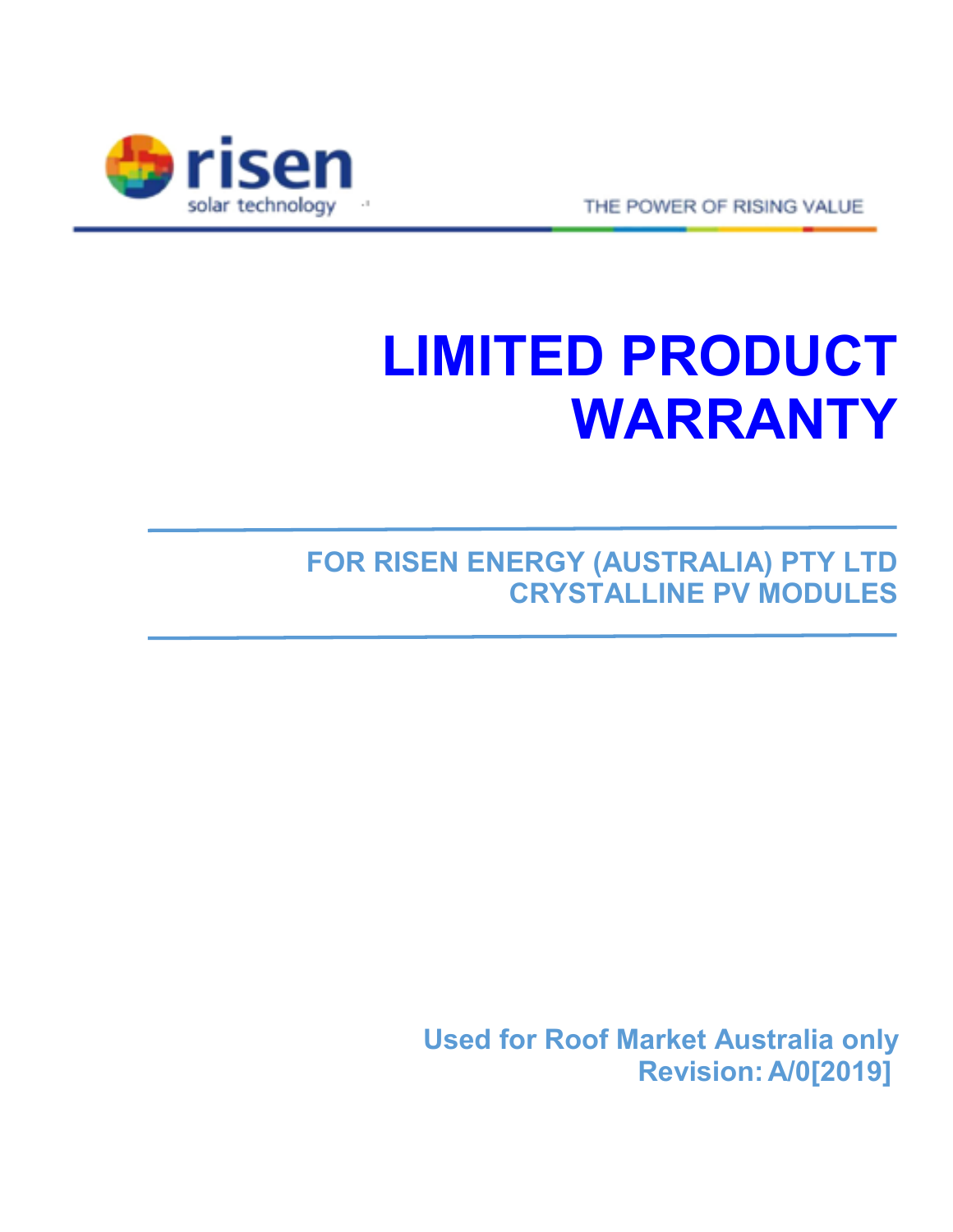The warranties described in this limited warranty (such warranties being referred to collectively as this "Warranty") is used for Roof Market at Australia only, and cover SPV MODULES manufactured by Risen Energy Co., Ltd ("Risen") as:

- RSM60-6-XXXP(XXX=Module Power);
- 2) RSM120-6-XXXP(XXX=Module Power)
- 3) RSM72-6-XXXP(XXX=Module Power)
- 4) RSM132-6-XXXP(XXX=Module Power)
- 5) RSM144-6-XXXP(XXX=Module Power)
- 6) RSM60-6-XXXM(XXX=Module Power)
- 7) RSM120-6-XXXM(XXX=Module Power)
- 8) RSM72-6-XXXM(XXX=Module Power)
- 9) RSM144-6-XXXM(XXX=Module Power)
- 10) RSM132-6-XXXM(XXX=Module Power)
- 11) RSM156-6-XXXM(XXX=Module Power)

Risen warrants to the purchaser of any above-referenced SPV MODULE ("Purchaser") that, when shipped in its original container to its destination of installation, the SPV MODULE will be free from defective workmanship and materials under normal application, installation, use and service conditions, and at its option, Risen will either repair the defect or replace the defective SPV MODULE or part thereof with a new or remanufactured equivalent at no charge to Purchaser for parts or labor for the period(s) set forth herein.

This Warranty is in addition to whatever implied warranties may be granted to Purchaser by law; please see clause 5 following for additional details. All implied warranties including the warranties of merchantability and fitness for a particular purpose are limited to the period(s) set forth herein, which commence on the Warranty Start Date. No other offer of warranty, either expressly stated or implied, by any person or entity, will supersede the conditions of this Warranty.

## **1. General Exclusion**

This Warranty shall be sole and exclusive warranties granted by Risen and shall be the sole and exclusive remedy available to Purchaser. This exclusion applies to the extent permissible by law. Correction of defects, in the manner and for the period of time described herein, shall constitute complete fulfillment of all liabilities and responsibilities of Risen to Purchaser or other end user with respect to the SPV MODULE and shall constitute full satisfaction of all claims, whether based on contract, negligence, and strict liability otherwise. In no event shall Risen be liable, or in any way responsible, for any damages or defects in the SPV MODULE that are caused by repairs or attempted repairs performed by anyone other than Risen or its employees or contractors or other service providers authorized by Risen. Risen shall not be liable or in any way responsible for any incidental or consequential loss. Risen's aggregate liability in damages or otherwise shall not exceed the invoice amount paid by Purchaser for the applicable SPV MODULE(s).

## **2. Warranty**

#### **2.1. 15 Years Limited Product Warranty**

The warranty period for material defects and workmanship is for 15 years from the Warranty Start Date, and during such warranty period, the SPV MODULES(s):

- Will be free from defects in design, material, workmanship and manufacture that materially impede their functioning, and
- Will conform to the specifications and the drawings applicable thereto.

Any deterioration in appearance of the SPV MODULE(s), including any scratches, stains, mechanical wear, rust, mold, optical deterioration, that occur after delivery to Purchaser shall not qualify as a defect hereunder, if and to the extent such deterioration does not result in a material impairment of the functioning of the SPV MODULE(s). Glass breakage shall constitute a claim under this Warranty only to the extent that there is no external cause of the breakage.

**General Version valid as from October 01, 2019 until a new version is issued by Risen Energy Co., Ltd.**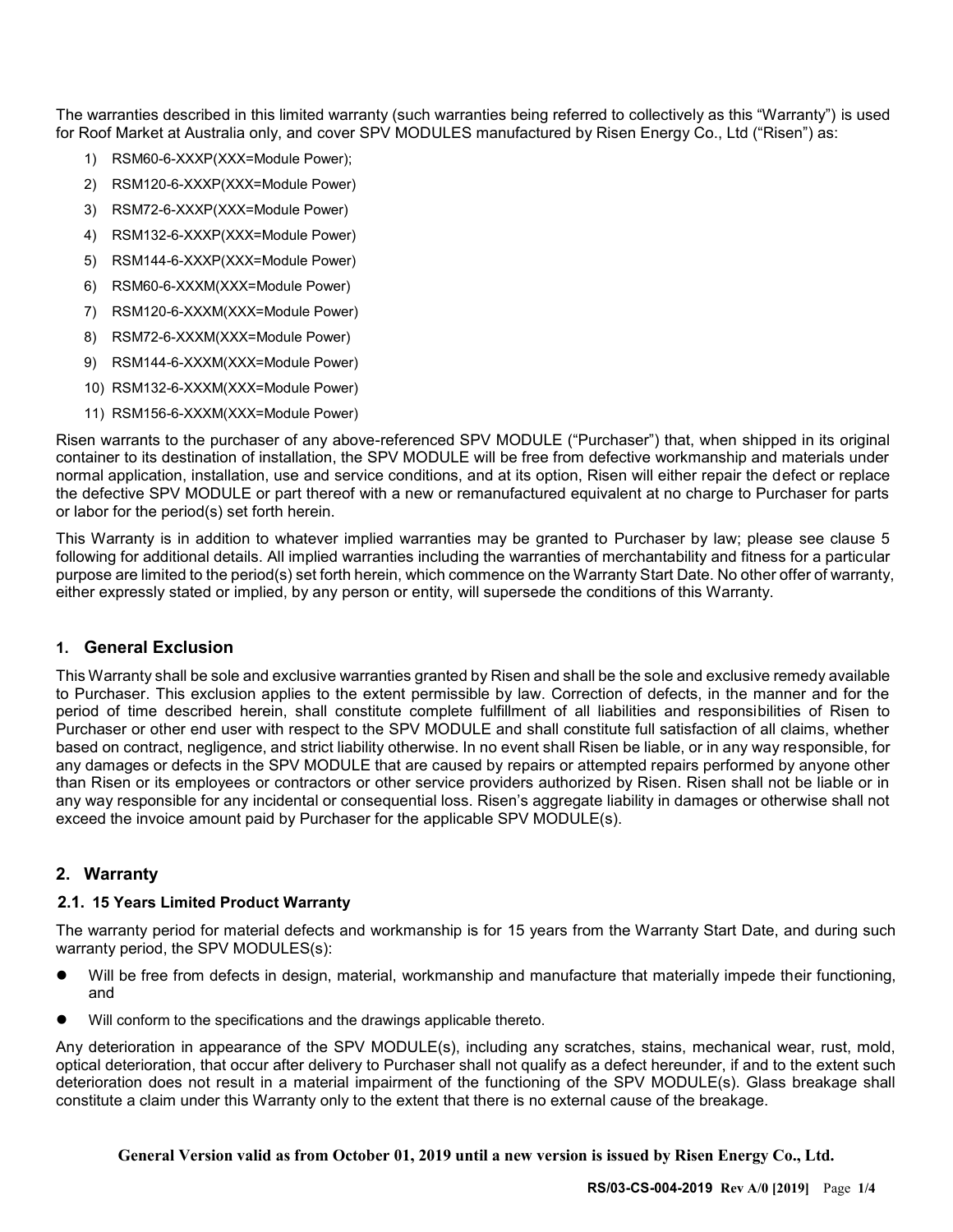## **2.2. 25 Years Limited Power Warranty**

The warranty period with respect to minimum power output continues for a total of 25 years from the Warranty Start Date. At the end of the first year, minimum power will be not less than 97.5% for Polycrystalline Solar PV Modules, Cast-mono Solar PV Modules and Monocrystalline Solar PV Modules of the minimum rated power output as specified in Risen's Product Specification, provided that such loss in power is determined to be due to defects in material or workmanship, and at the end of each year after the first year, the power output will not have reduced by more than 0.6% per year for Polycrystalline Solar PV Modules, Cast-mono Solar PV Modules and Monocrystalline Solar PV Modules of the original rated power output specified in Risen´s Product Specification, provided that such loss in power is determined to be due to defects in material or workmanship.

# **3. Additional Item(s) Excluded from Warranty Coverage**

This Warranty does not apply:

- a) If the SPV MODULE is improperly installed by anyone other than Risen or its employees or contractors or other agents or representatives or is abused or misused,
- b) If the type or serial number of the SPV MODULE has been altered, removed or made illegible,
- c) If the SPV MODULE is installed in a mobile (excluding a photovoltaic tracking system) or marine environment or is subjected to improper voltage or power surges or abnormal environmental conditions (such as acid rain or other pollution),
- d) If the components of the construction on which the SPV MODULE is mounted are defective, causing external corrosion, mold discoloration or the like to occur,
- e) If the defects are caused by the SPV MODULE being subjected to any of the following: extreme thermal or environmental conditions or rapid changes in such conditions, corrosion, oxidation, modifications or connections not authorized by Risen, opening or repair not authorized by Risen, accident, force of nature (such as lightning strike), contamination by a chemical product, or other acts beyond Risen's reasonable control (including but not limited to damage by fire, flood, and the like),
- f) To death of or injury to persons resulting from any cause other than the negligence or willful misconduct of Risen or its employees or contractors or other agents or representatives; and
- g) To incidental, consequential or special damages such as loss of use, loss of profits, revenues, business, goodwill, damage to reputation or expenses payable to a third party.

## **4. Various**

Neither the repair or replacement of the SPV MODULES, nor the supply of additional SPV MODULES, shall cause the amendment of the original Warranty Start Date, and the original periods of this Warranty shall not be extended thereby. Any replaced SPV MODULES shall become the property of Risen for their disposal. If Risen discontinues the type of SPV MODULE covered by this Warranty, Risen has the right to deliver another type of SPV MODULE (different in size, color, shape and/or power) of equivalent or greater power, as appropriate.

## **5. Statutory Rights**

This warranty is provided in addition to other rights and remedies held by a consumer at law. Our goods come with guarantees that cannot be excluded under Australian Consumer Law. You are entitled to a replacement of refund for a major failure and for compensation for any other reasonable foreseeable loss or damage. You are also entitled to have the goods repaired or replaced if the goods fail to be of acceptable quality and the failure does not amount to a major failure..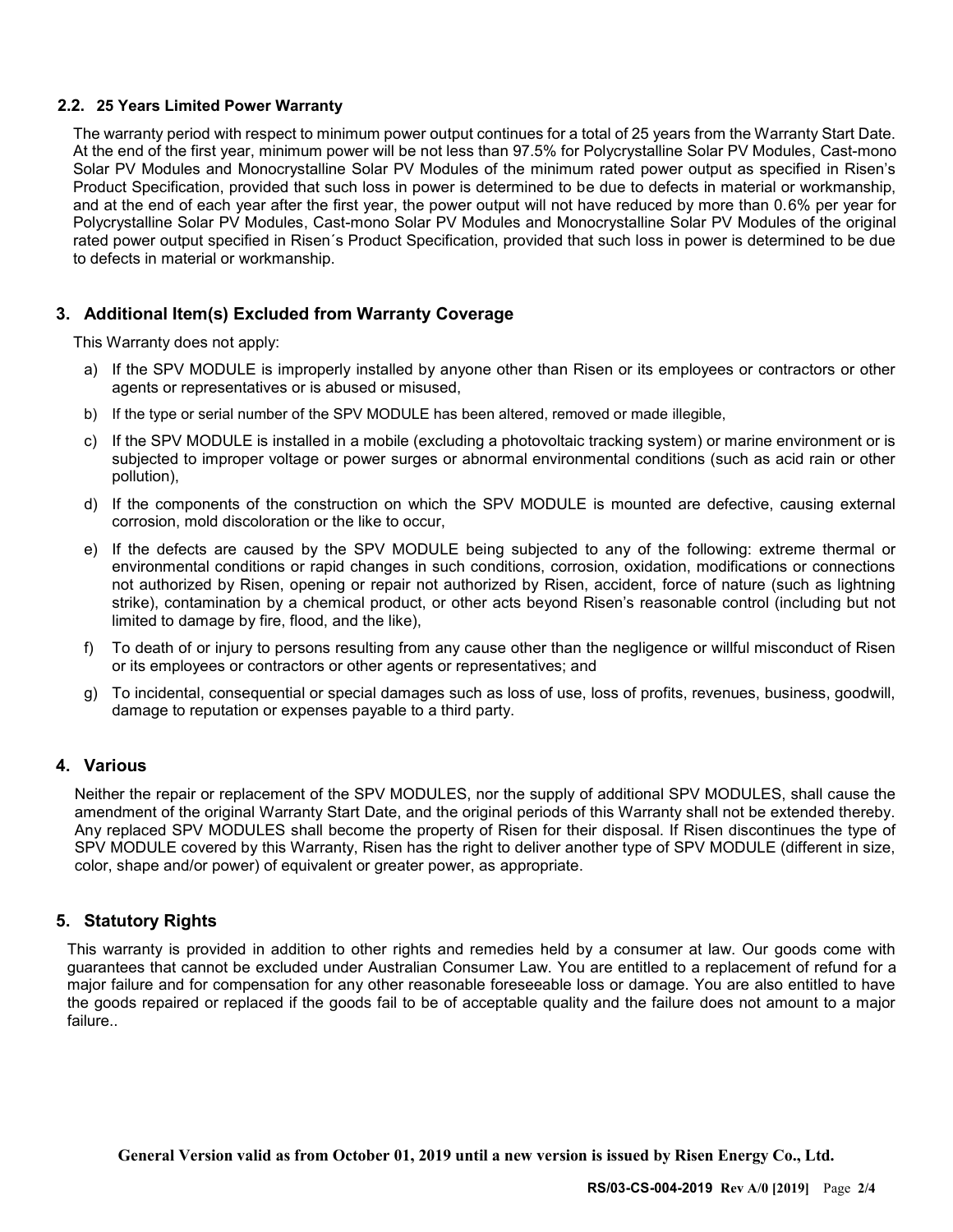# **6. Force Majeure**

Risen shall not be responsible or liable in any way to Purchaser for any non-performance or delay in performance under this Warranty due to acts God, war, riots, strikes, unavailability of suitable and sufficient labor, material, or capacity or technical or yield failures and any unforeseen event beyond its control, including but not limited to any technological or physical event or condition that is not reasonably known or understood at the time of the sale of the SPV MODULE(s) or the claim.

# **7. Severability**

If any provision of this Warranty or the application thereof to any person or circumstance is held illegal, invalid or otherwise unenforceable, such holding shall not affect any of the other provisions of this Warranty, and to that end, such other provisions of this Warranty shall be treated as severable.

# **8. Transferability**

This Warranty shall be transferable by Purchaser to a new legal owner of the SPV MODULE, provided that:

- a) Such new owner also takes possession of the original proof of purchase,
- b) The modules remain in their original installation location, and
- c) None of the provisions this Warranty shall have been breached by Purchaser prior to such transfer of ownership.

For the avoidance of doubt, the transfer of this Warranty does not amend the original Warranty Start Date or the applicable periods specified herein.

# **9. Applicable Law & Dispute**

The validity, construction and interpretation of this Warranty and the enforcement of the rights and duties of Purchaser and Risen hereunder shall be governed by the laws of the country of the original installation location of the SPV MODULES (excluding such country's conflicts of law rules) and to the exclusion of the United Nations Convention on the International Sale of Goods dated 11th April 1980 (CISG) and any other uniform law.

All disputes arising out of, or in connection with, this Warranty shall be finally settled before the ordinary courts of the country of the original installation location of the SPV MODULE(s).

## **10. Warranty Start Date**

The Warranty Start Date is the earlier of (a) the date of delivery (as per Incoterms 2010) of the SPV MODULE(s) to Purchaser and (b) the date that is six months after the date of manufacturing of the SPV MODULE(s) from Risen's production facility.

## **11. Claims Procedure**

In the event that Purchaser determines that a claim can be made under this Warranty, Purchaser shall immediately deliver written notification thereof to Risen at the address shown below, specifying each alleged claim (including evidence thereof), the original Purchaser's proof of purchase, and the corresponding serial number(s) of the affected SPV MODULE(s). In the immediately preceding sentence, the term "immediately" means within 2 months of identifying the defect or other problem that Purchaser believes underlies each claim being made under this Warranty.

Purchaser's return of any SPV MODULE(s) will not be accepted unless prior written authorization shall have been given by Risen, and upon such authorization to return SPV MODULE(s), Purchaser must arrange secure packaging that is sufficient to ensure that there is no change in the state of the SPV MODULE(s) during return shipment and shall insure such SPV MODULE(s) for the benefit of Risen. Risen will be responsible for any return shipment transportation charges, customs clearance and other costs of returning SPV MODULE(s) and for the costs of reshipment of any repaired or replacement SPV MODULE(s) but will not be responsible for the costs related to removal or installation or reinstallation of SPV MODULE(s).

**General Version valid as from October 01, 2019 until a new version is issued by Risen Energy Co., Ltd.**